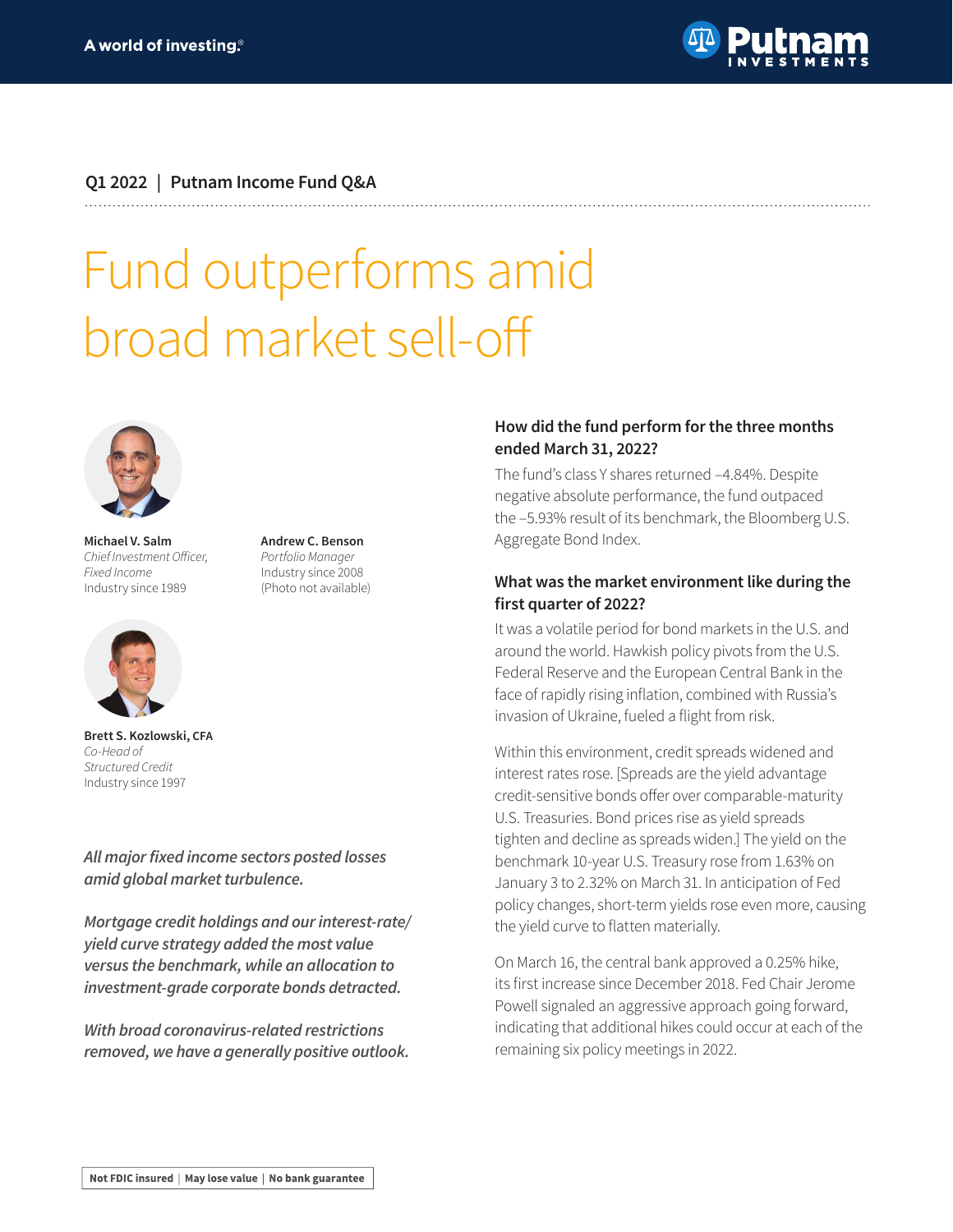From a sector perspective, all fixed income categories posted losses. Treasury Inflation-Protected Securities [TIPS] held up better than the broad fixed income market, aided by rising inflation. Investment-grade corporate credit, meanwhile, was among the poorer performers, given its relatively high interest-rate sensitivity.

Outside of fixed income, commodities such as oil, wheat, and metals experienced large price increases during the quarter on expectations of global shortages resulting from Russia's invasion of Ukraine. U.S. crude oil prices climbed 32%, ending the quarter at \$100.28 per barrel. Major stock indexes in the U.S. and overseas suffered their worst quarterly performance in two years.

## **Which holdings and strategies aided the fund's performance versus the benchmark?**

Mortgage credit holdings added the most value on a relative basis, led by an allocation to commercial mortgage-backed securities [CMBS]. Our investments consisted of cash bonds along with synthetic exposure via CMBX. By way of explanation, CMBX is a group of tradeable indexes that each reference a basket of 25 CMBS issued in a particular year. Despite broader market volatility, the continued reopening of the economy and the success of vaccines aided the recovery of many types of property, which, in turn, boosted our CMBS positions.

Our interest-rate and yield curve strategy also contributed versus the benchmark. The portfolio benefited from an increase in real interest rates during the quarter. [Real interest rates adjust for the effects of inflation by subtracting the actual or expected rate of inflation from nominal interest rates.] Our interest-rate and yield curve strategy is intended to provide a degree of protection against underperformance of risk-based assets. It accomplished that objective this quarter.

Strategies targeting prepayment risk provided a further relative boost, fueled by our mortgage basis positioning. Our strategy received a lift early in the period following the release of the minutes from the Fed's December policy meeting. The minutes indicated that the central bank might begin to sell its holdings of government-agency mortgage-backed securities [MBS] more rapidly than investors originally anticipated. By way of explanation, our mortgage basis strategy seeks to capitalize on the difference between longer-term U.S. Treasury yields and the interest rates on 30-year home mortgages.

# **What about relative detractors?**

An allocation to investment-grade [IG] corporate bonds was the only notable relative detractor this quarter. IG credit was one of the poorest-performing fixed income sectors, hampered by rising interest rates and widening credit spreads.

## **What are your current views on the major sectors in which the fund invests?**

Now that broad coronavirus-related restrictions have been lifted, we have a generally positive outlook overall. With vaccines widely available and the Omicron surge in the rearview mirror, the downside risks of prolonged lockdowns have been reduced.

Looking first at corporate credit, we have a constructive outlook for IG bonds. That said, we anticipate continued bouts of volatility given the conflict in Ukraine, the pace of Fed rate hikes, and potentially negative effects on energy supplies from sanctions on Russia. We have a positive view of corporate fundamentals, while having a more neutral outlook for the market's supply-and-demand backdrop and valuation level.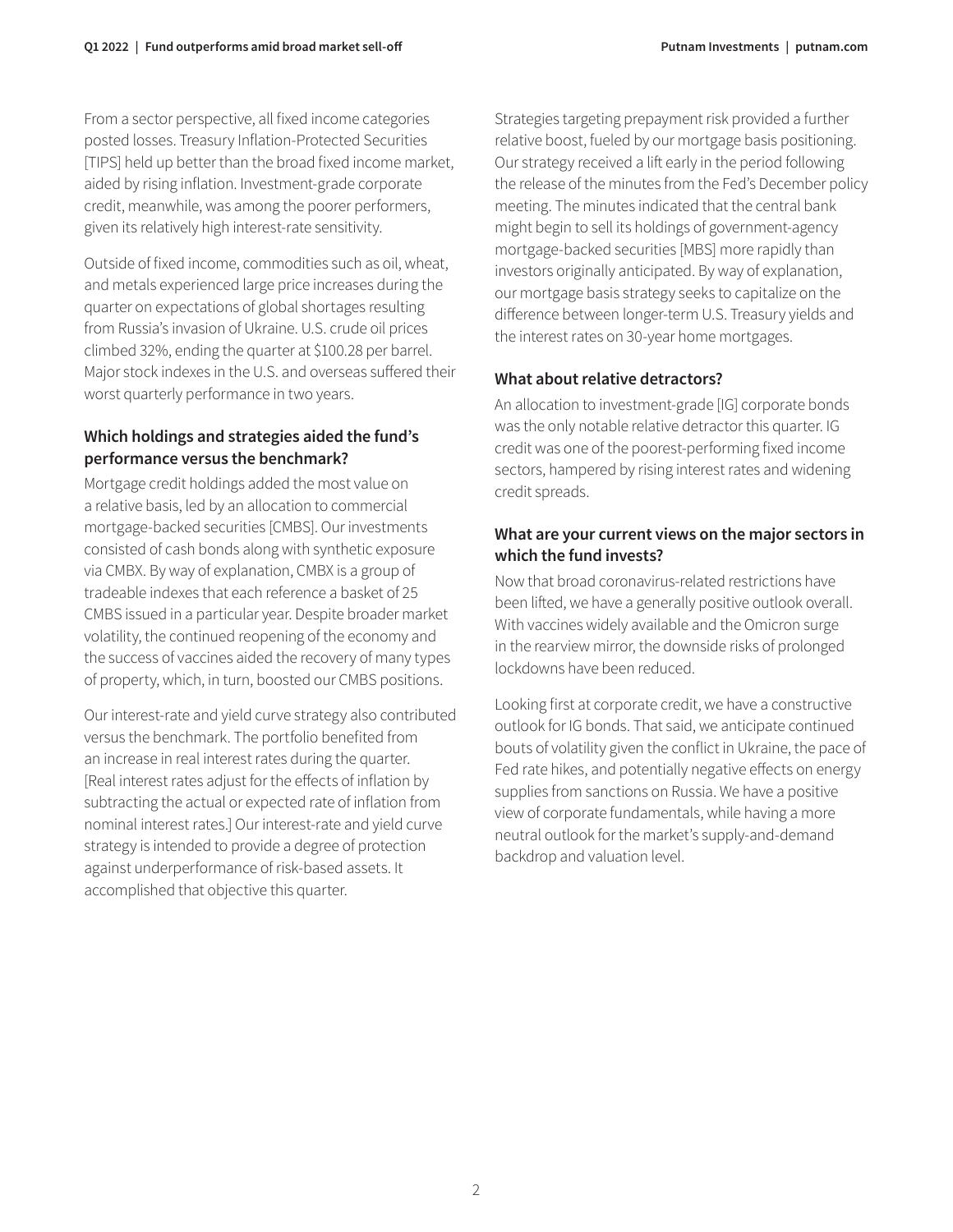We believe the fundamental environment will continue to improve in the CMBS market as workers return to offices, consumer traffic increases at retailers, and hotels welcome back business and leisure travelers. Our emphasis on investment opportunities in the U.S. broadly isolates us from geopolitical risk. Moreover, with real assets serving as collateral, along with the potential for rent adjustments, CMBS have historically performed well during periods of rising inflation. Consistent with risk markets generally, CMBS spreads widened during the quarter. The increased liquidity premium enhanced the appeal of select market segments.

Within residential mortgage credit, we believe continued high demand and low inventory of available homes is likely to push prices even higher. Given that home prices have already risen substantially and mortgage rates have moved up, we are aware that affordability has become a constraint for many prospective buyers. Consequently, we think the pace of home price appreciation is likely to moderate during 2022. Wider spreads have created better value among mid-tier and lower-rated securities. As a result, we are finding attractive investment opportunities in that area of the market, as well as among higher-rated securities.

We believe the Fed's shift toward tighter monetary policy may cause it to accelerate sales of MBS that it currently holds. A faster pace of MBS tapering would reduce home price inflation, helping to boost the Fed's inflationfighting mandate. Against this backdrop, we believe many prepayment-sensitive securities may offer attractive riskadjusted returns from current price levels and may offer meaningful upside potential if mortgage prepayment speeds slow. We think the fund's prepayment-related strategies provide an important source of diversification in the portfolio. In our view, prepayment strategies could benefit from an economic slowdown, a shift to supportive fiscal policies, or a sustained increase in mortgage rates.

#### **Putnam Income Fund (PNCYX)**

Annualized total return performance as of 3/31/22

|                            | Class Y shares<br>Inception 6/16/94 | Bloomberg U.S.<br><b>Aggregate Bond Index</b> |
|----------------------------|-------------------------------------|-----------------------------------------------|
| Last quarter               | $-4.84%$                            | $-5.93%$                                      |
| 1 year                     | $-6.14$                             | $-4.15$                                       |
| 3 years                    | 1.91                                | 1.69                                          |
| 5 years                    | 2.83                                | 2.14                                          |
| 10 years                   | 3.29                                | 2.24                                          |
| Life of fund               | 7.23                                |                                               |
| Total expense ratio: 0.58% |                                     |                                               |

What you pay: 0.48%

Source: Bloomberg Index Services Limited.

Returns for periods of less than one year are not annualized. "What you pay" amount reflects Putnam Management's decision to contractually limit expenses through 2/28/23.

Current performance may be lower or higher than the quoted past performance, which cannot guarantee future results. Share price, principal value, and return will vary, and you may have a gain or a loss when you sell your shares. Performance assumes reinvestment of distributions and does not account for taxes. For the most recent month-end performance, please visit [putnam.com.](https://www.putnam.com?ref=TL035.pdf) Class Y shares before their inception are derived from the historical performance of class A shares (inception 11/1/54), which have not been adjusted for the lower expenses; had they, returns would have been higher. For a portion of the periods, this fund may have had expense limitations, without which returns would have been lower. Class Y shares are generally only available for corporate and institutional clients and have no initial sales charge.

The Bloomberg U.S. Aggregate Bond Index is an unmanaged index of U.S. investment-grade fixed-income securities. You cannot invest directly in an index.

BLOOMBERG® is a trademark and service mark of Bloomberg Finance L.P. and its affiliates (collectively "Bloomberg"). Bloomberg or Bloomberg's licensors own all proprietary rights in the Bloomberg Indices. Neither Bloomberg nor Bloomberg's licensors approve or endorse this material, or guarantee the accuracy or completeness of any information herein, or make any warranty, express or implied, as to the results to be obtained therefrom, and to the maximum extent allowed by law, neither shall have any liability or responsibility for injury or damages arising in connection therewith.

Diversification does not guarantee a profit or ensure against loss. It is possible to lose money in a diversified portfolio.